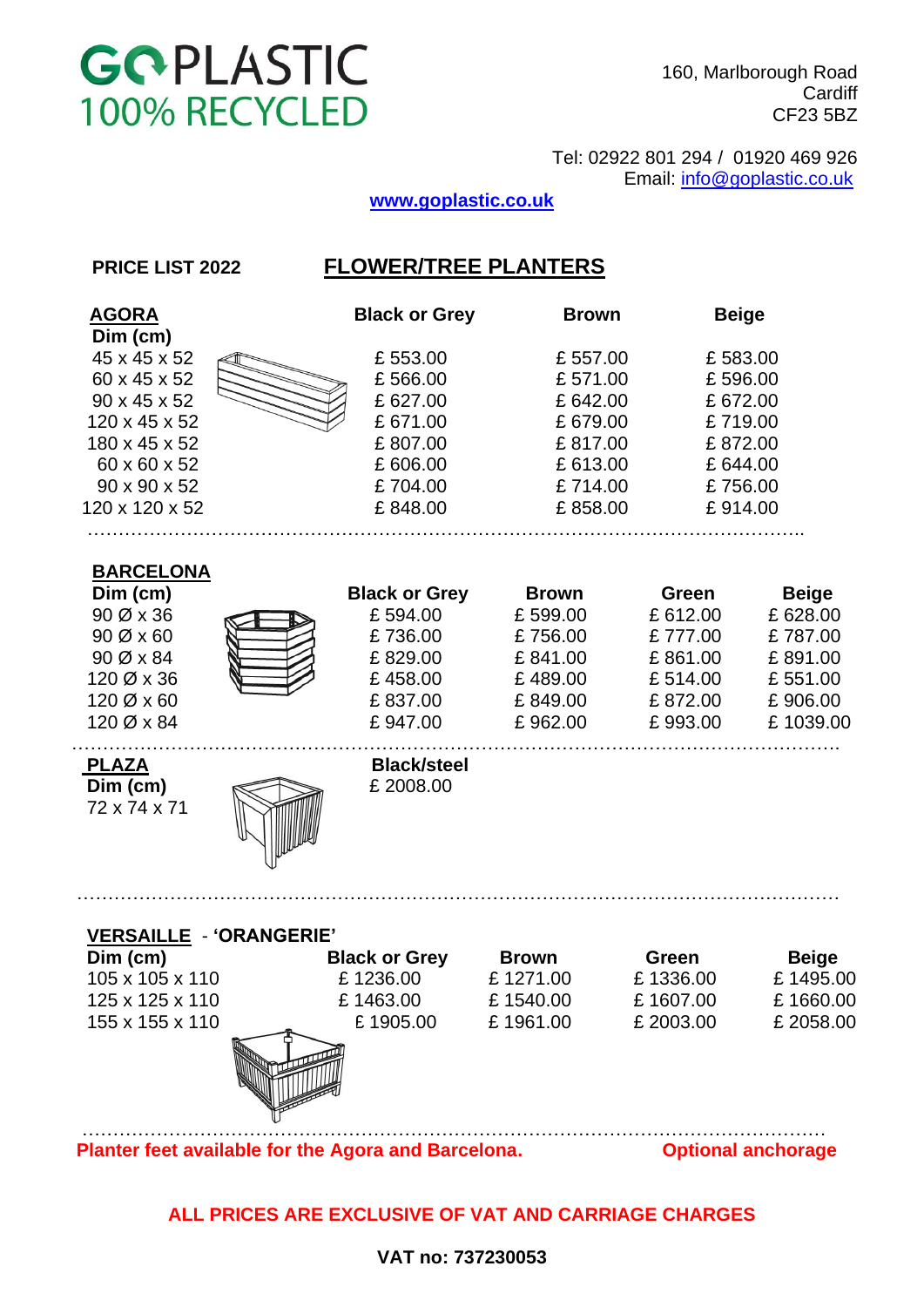

160, Marlborough Road **Cardiff** CF23 5BZ Tel: 02922 801 294 / 01920 469 926 Email: [info@goplastic.co.uk](mailto:info@goplastic.co.uk)

**[www.goplastic.co.uk](http://www.goplastic.co.uk/)**

# **PRICE LIST 2022 FLOWER PLANTERS**

# **MILANO**

| Dim (cm)     | <b>Black or Grey</b> | <b>Brown</b> | Green   | <b>Beige</b> |
|--------------|----------------------|--------------|---------|--------------|
| 60 x 60 x 50 | £444.00              | £449.00      | £461.00 | £479.00      |
| 60 x 60 x 62 | £470.00              | £480.00      | £426.00 | £474.00      |
| 60 x 60 x 74 | £508.00              | £ 514.00     | £524.00 | £546.00      |
| 75 x 75 x 50 | £479.00              | £489.00      | £505.00 | £535.00      |
| 75 x 75 x 62 | £511.00              | £521.00      | £536.00 | £557.00      |
| 75 x 75 x 74 | £557.00              | £568.00      | £588.00 | £605.00      |
|              |                      |              |         |              |

 Milano planter also available in Bi-Colour – Legs & finishing boards always black. Boards are Brown, Green, Grey or Beige. Price - as for Beige.

| <b>NAPOLI</b> |
|---------------|
|---------------|

…………………………………………………………………………………………………………..

| Dim (cm)        | <b>Black or Grey</b> | <b>Brown</b> | <b>Green</b> | <b>Beige</b> |
|-----------------|----------------------|--------------|--------------|--------------|
| $90 \times 55$  | £616.00              | £626.00      | £638.00      | £657.00      |
| $90 \times 69$  | £716.00              | £725.00      | £738.00      | £756.00      |
| $90 \times 83$  | £770.00              | £785.00      | £798.00      | £829.00      |
| $120 \times 55$ | £682.00              | £689.00      | £700.00      | £726.00      |
| $120 \times 69$ | £793.00              | £800.00      | £815.00      | £840.00      |
| $120 \times 83$ | £841.00              | £852.00      | £873.00      | £898.00      |

 Napoli planter also available in Bi-Colour – Legs & finishing boards always black Boards are Brown, Green, Grey or Beige. Price - as for Beige

……………………………………………………………………………………………………….......

 **PALMA** 

 **Dim (cm) Black or Grey Brown Green Beige** 73 x 73 x 70 £ 597.00 £ 628.00 £ 648.00 £ 690.00 101 x 101 x 70 £ 690.00 £ 712.00 £ 742.00 £ 793.00



 Palma planter also available in Bi-Colour – Legs & finishing boards always black Boards are Brown, Green, Grey or Beige. Price - as for Beige

………………………………………………………………………………………………………………

 **Optional anchorage**

# **ALL PRICES ARE EXCLUSIVE OF VAT AND CARRIAGE CHARGES**

# **VAT no: 737230053**